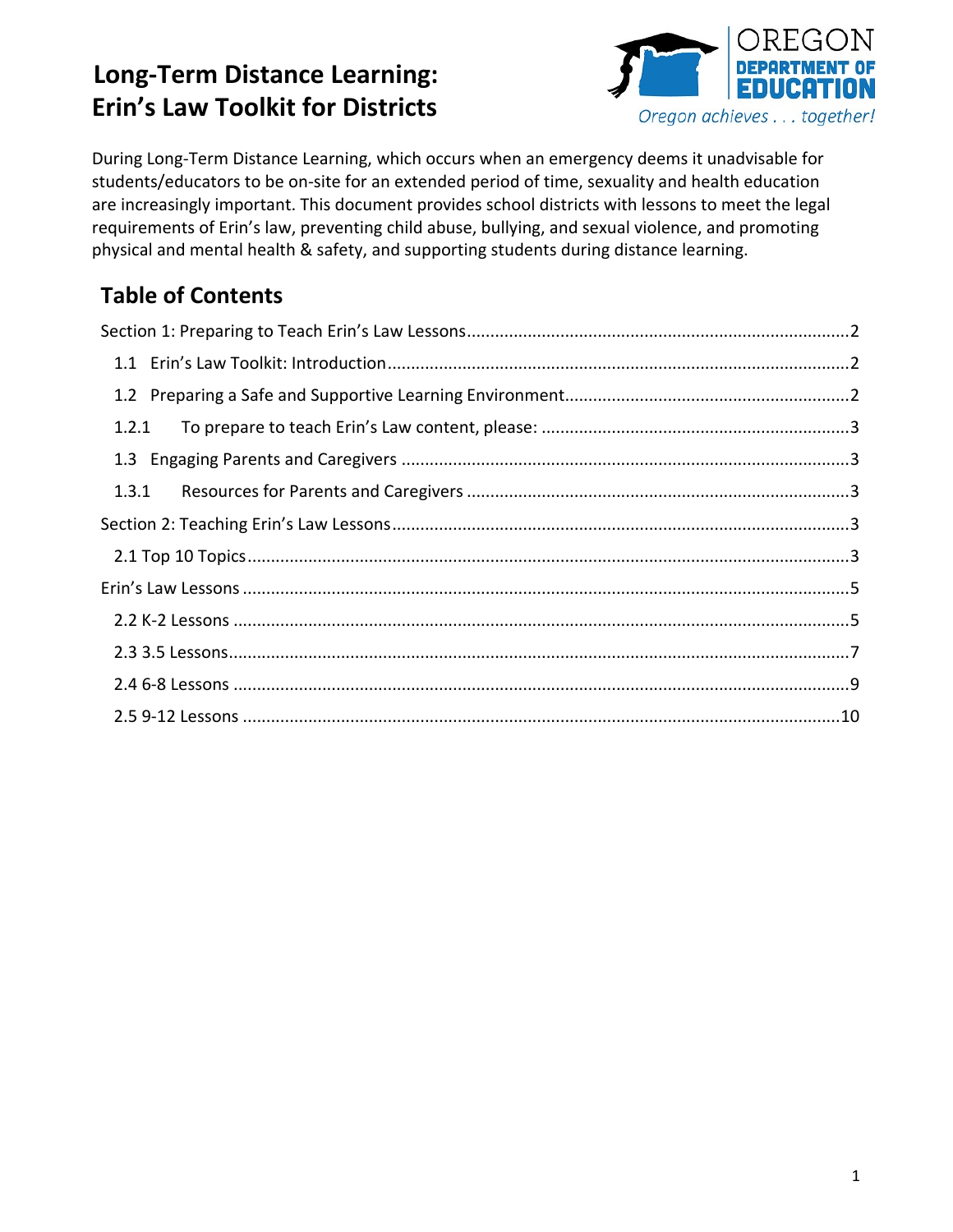

### <span id="page-1-0"></span>**Section 1: Preparing to Teach Erin's Law Lessons**

#### <span id="page-1-1"></span>**1.1 Erin's Law Toolkit: Introduction**

The resources in this toolkit are designed to help districts support students with essential understandings and skills related to healthy relationships and violence prevention in a Long-Term Distance Learning environment. The lessons, webinars and other guidance documents will support districts and educators meet Oregon's sexuality education requirements, provided by [OAR 581-022-2050,](https://secure.sos.state.or.us/oard/viewSingleRule.action?ruleVrsnRsn=145221) which includes [Erin's Law/](https://www.oregon.gov/ode/students-and-family/healthsafety/Documents/k12guidance.pdf)child abuse prevention education (SB- 856), whether learning is happening through On-Site, Full Time Long-Term Hybrid Learning, or Full Time Long-Term Distance Learning.

Erin's Law requires that each school district adopt a child sexual abuse prevention instructional program for all students, in each grade K-12, including a minimum of four lessons per year. Instruction and material must be age appropriate, medically accurate, not shame or fear based, and build on itself. While four lessons per year is the time requirement attached to Erin's Law, all Health Education Standards and Performance Indicators must also be met in order to be fully in compliance with Division 22 statute. This toolkit will provide a much-needed starting point for districts to implement comprehensive sexuality and health education.

Although conditions of prolonged emergency present unforeseen challenges in all of our work, it is imperative that we continue to support student safety and well-being--especially for those children who are the most vulnerable during these times. The lessons and resources outlined here provide fundamental sexual abuse and violence prevention education and can be adapted to fit your community context and needs.

#### <span id="page-1-2"></span>**1.2 Preparing a Safe and Supportive Learning Environment**

Work together to plan for what instruction will along with the necessary mental health and safety supports that will have to be in place. Together; educators, school nurses, counselors, administrators, and other school staff should discuss the importance of this content, decide on which lessons to use, plan to engage parents/caregivers in the learning, and respond to questions from the community. Be prepared to address the range of values or beliefs that surface in these discussions.

Note that because the personal content and instruction in Erin's Law lessons encourages students to ask questions and share their feelings, this can increase the likelihood that a student might disclose abuse. Teachers of these lessons need to be prepared to respond appropriately. Make sure that your district has a plan in place to support you if you have questions about a student's safety.

Be ready with a district plan to identify, prevent and intervene if a child or family needs support. In distance learning environments, it may be more difficult to assess safety and detect signs of child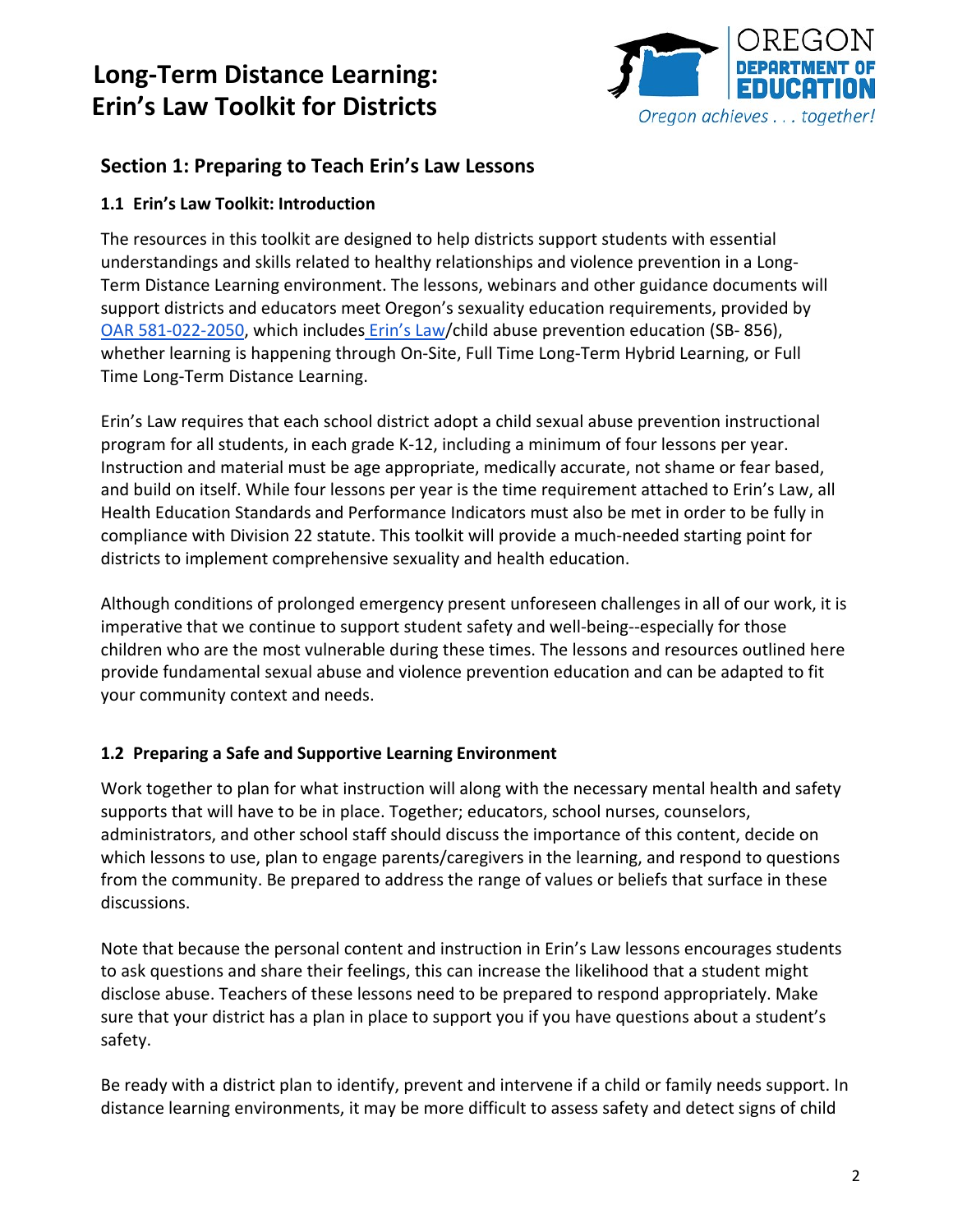

abuse. Remember that educators and school personnel still are mandated reporters. Please review [ODE's What to Do if You Suspect Child Abuse.](https://www.oregon.gov/ode/students-and-family/healthsafety/Documents/What%20to%20Do%20if%20You%20Suspect%20Child%20Abuse.pdf)

#### <span id="page-2-0"></span>**1.2.1 To prepare to teach Erin's Law content, please:**

- Review our [Key Tips for Sex Ed & Erin's Law Instruction During Distance Learning](https://www.oregon.gov/ode/educator-resources/standards/Documents/Key_Tips_for_Sex_Ed_Erin%27s_Law_During_Distance_Learning.pdf)
- Listen to our [Webinar for School District Staff on Erin's Law During Distance Learning](https://www.youtube.com/watch?v=AXj_Rl0T_MA)

#### <span id="page-2-1"></span>**1.3 Engaging Parents and Caregivers**

ODE recognizes the fundamental role that parents, caregivers, and families play in preventing violence and abuse. Distance learning provides a window for dialogue between educators, students, and families around: naming important values, identifying emotions, sharing about health and safety, and exploring sexuality-related topics. ODE has published a guide on [Family](https://www.oregon.gov/ode/students-and-family/healthsafety/Documents/Family%20Engagement%20during%20Distance%20Learning%20For%20All.pdf)  [Engagement during Long-Term Distance Learning](https://www.oregon.gov/ode/students-and-family/healthsafety/Documents/Family%20Engagement%20during%20Distance%20Learning%20For%20All.pdf) that will help to [maximize the strengths of](https://www.tolerance.org/magazine/rethinking-family-engagement-during-school-closures) [the](https://www.tolerance.org/magazine/rethinking-family-engagement-during-school-closures)  [students, families, and learning environments.](https://www.tolerance.org/magazine/rethinking-family-engagement-during-school-closures)

*Note: Parents/caregivers maintain the right to opt out of specific lessons and must be provided with this option.*

#### <span id="page-2-2"></span>**1.3.1 Resources for Parents and Caregivers**

- Listen to our [Webinar for Parents and Caregivers on Erin's Law During Distance Learning](https://www.youtube.com/watch?v=4inRyF6i1PY)
- [Oregon SATF's Violence Prevention Resource for Parents](http://oregonsatf.org/wp-content/uploads/2020/03/2020-Prevention-Resources-for-Parents.pdf) (resources and tips for caregivers/parents)
- [Parents for](https://www.parentsforprevention.org/) Prevention (lists of topics related to parenting and sexual violence prevention, by age range from PK-12+)
- [Hot Chocolate Talk for Parents \(](https://www.cfchildren.org/resources/child-abuse-prevention/)strategies and talking points for child abuse response and risk reduction)
- [County-Specific Support for Violence](https://www.ocadsv.org/find-help/by-county) [Prevention](https://www.ocadsv.org/find-help/by-county)

### <span id="page-2-3"></span>**Section 2: Teaching Erin's Law Lessons**

#### <span id="page-2-4"></span>**2.1 Top 10 Topics**

**Healthy/Unhealthy Relationships:** Understanding and practicing skills related to making and maintaining healthy friendships and other types of relationships.

**Seeking Help:** Identifying different trusted adults to seek help from, with the understanding that abuse is too big for children to handle on their own.

**Respecting Differences**: Practicing respect and empathy for people with different family structures, gender identities, sexual orientations, and racial and ethnic identities is foundational to preventing violence and abuse, which is rooted in oppression.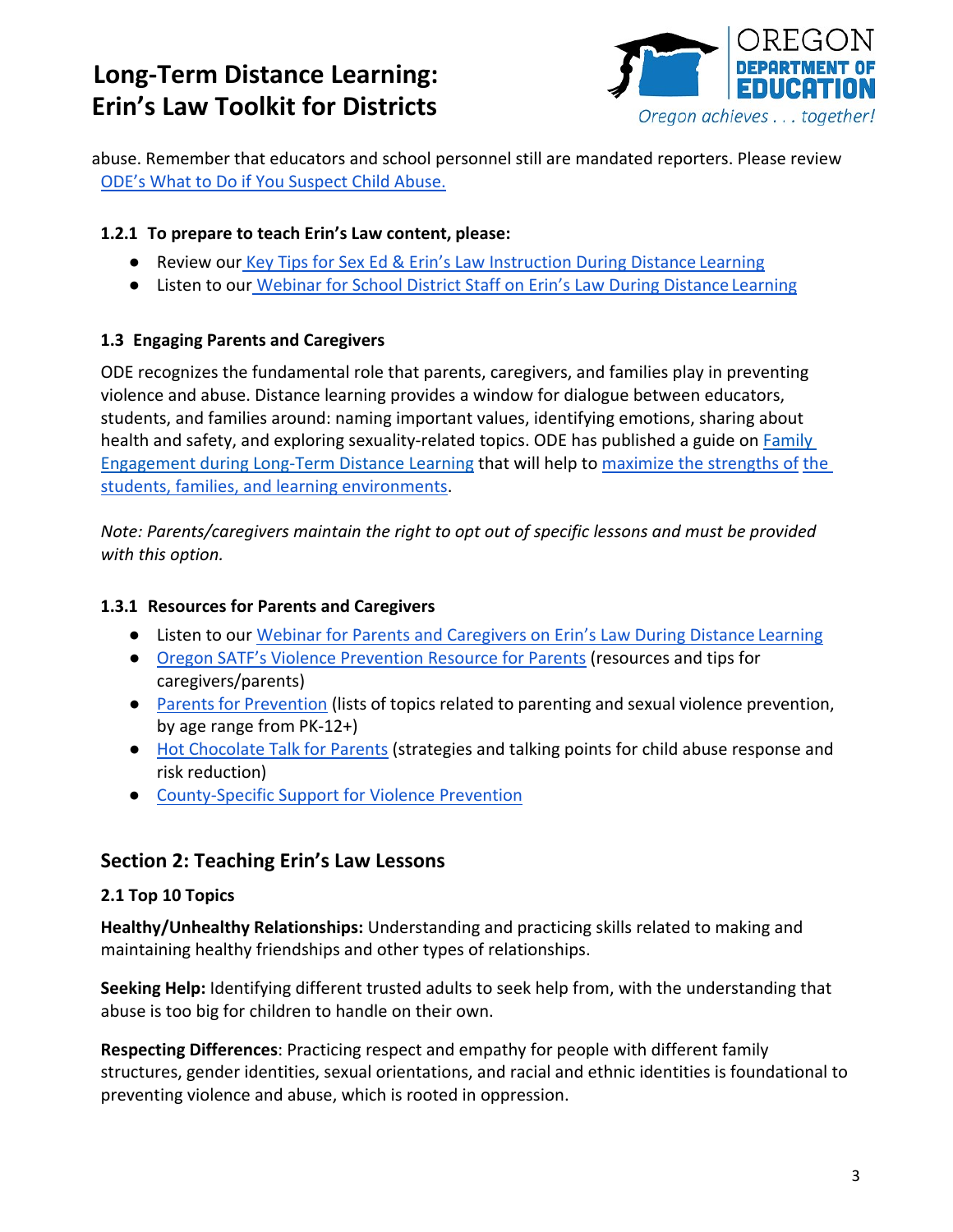

**Medically Accurate Anatomy:** Understanding body parts, including knowing and using their medically accurate names, is an essential component of child abuse prevention, reporting, and response.

**Consent and Boundaries:** Expressing, listening, and respecting everyone's right to say who touches their body and how. This includes practicing refusal skills and is not limited to physical touching.

**Bullying and Abuse:** Defining what bullying and abuse is, including contact and non-contact abuse, that it is always wrong, and it is never the child/victim's fault.

**Safe and Unsafe Touch:** Identifying the differences between safe versus unsafe touch, unsafe secrets versus surprises.

**Understanding and Expressing Feelings:** Understanding and narrating emotional experiences is fundamental to recognizing personal safety and health needs.

**Bystander Skills:** Teaching skills that help students feel confident in taking an active role in creating a safe and inclusive environment.

**Emotional regulation:** Building skills in controlling and communicating emotions, reactions, and feelings is critical to coping with challenging experiences, practicing consent, and maintaining healthy relationships.

*Other important topics: communication skills, differences of opinion, impact of alcohol, tobacco, and other drugs on decision-making, decision-making to avoid personal risk with sexual decisions, communication and advocacy about personal boundaries, self-esteem, body image, media influence and values, accessing information about healthy/unhealthy relationships, and legal rights related to sexual assault and abuse.*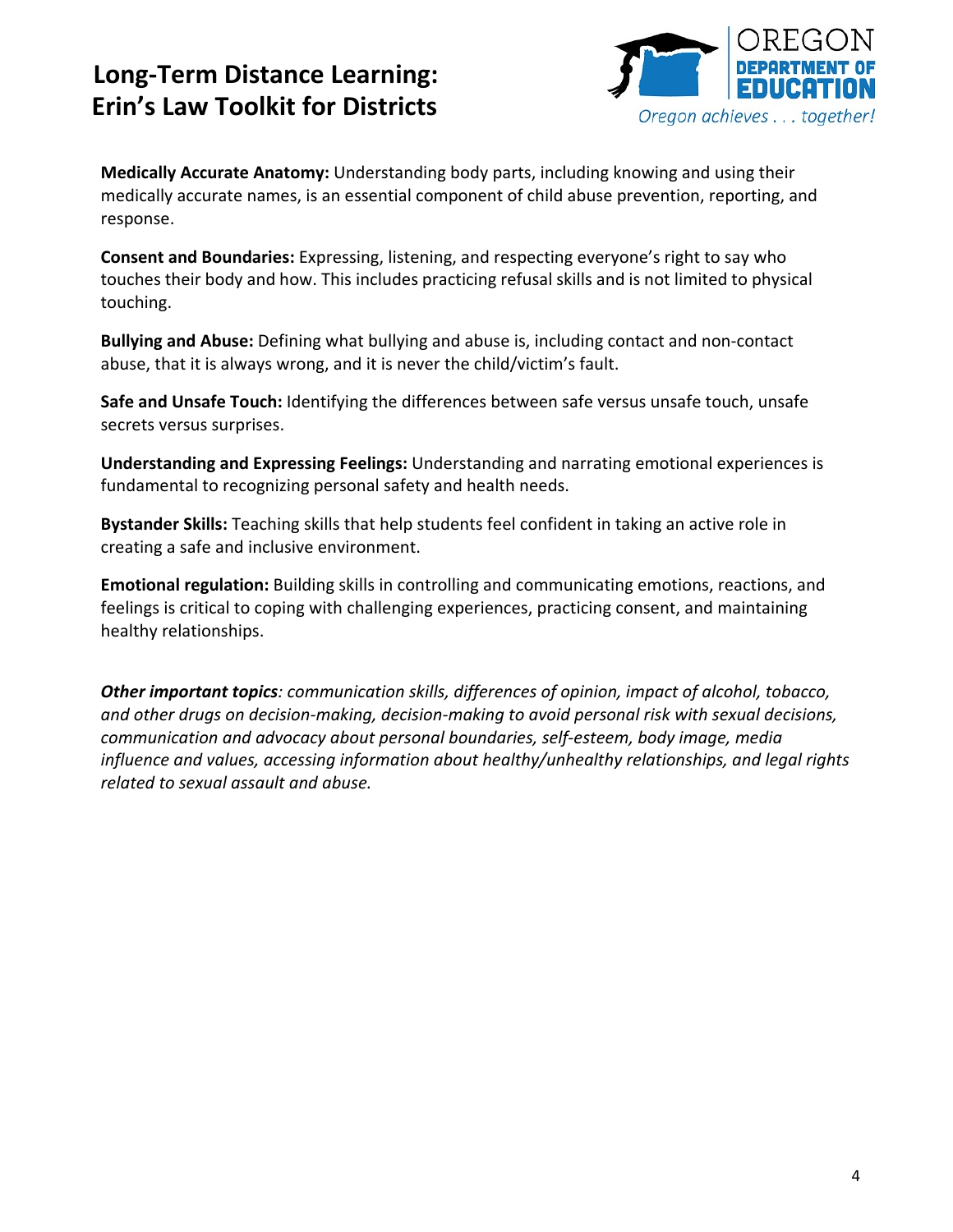

### <span id="page-4-0"></span>**Erin's Law Lessons**

#### <span id="page-4-1"></span>**2.2 K-2 Lessons**

| Grade          | <b>Topic &amp; Standards</b>                                                                                                                                                                          | <b>Original Lesson</b>                                                                                                                                               | <b>Distance Learning</b><br><b>Adaptations</b>                                |
|----------------|-------------------------------------------------------------------------------------------------------------------------------------------------------------------------------------------------------|----------------------------------------------------------------------------------------------------------------------------------------------------------------------|-------------------------------------------------------------------------------|
| K              | Consent & Boundaries<br>(HE.1.K.10, HE.1.K.11,<br>HE.1.K.12, HE.1.K.15)                                                                                                                               | <b>My Space Your Space</b><br>Rights, Respect,<br>Responsibility (3Rs),<br>Oregon Adaptation by<br>Multnomah County<br><b>Health Department</b>                      | <b>Online/Offline distance</b><br>adaptation of My Space Your<br><b>Space</b> |
| $K-2$          | Anatomy, Bullying and<br>Abuse Prevention,<br><b>Consent &amp; Boundaries</b><br>(HE.1.K.4)                                                                                                           | <b>Understanding Our</b><br><b>Bodies</b><br>Rights, Respect,<br>Responsibility (3Rs)<br>Oregon Adaptation by<br><b>Multnomah County</b><br><b>Health Department</b> | Online/offline distance<br>adaptation of Understanding<br>our Bodies          |
| $\overline{2}$ | <b>Bullying and Abuse</b><br>Prevention, Seeking<br><b>Trusted Adults</b><br>(HE1.2.10, HE.1.2.11,<br>HE. 3.2.3, HE. 3.2.4, HE<br>4.2.4, HE. 7.2.3, HE.<br>7.2.4)                                     | <b>Seeking Help</b><br>Rights, Respect,<br>Responsibility (3Rs)<br>Oregon Adaptation by<br>Multnomah County<br><b>Health Department</b>                              | Online/offline distance<br>adaptation of Seeking Help                         |
| $K-2$          | <b>Bullying and Abuse</b><br>Prevention, Respecting<br>Difference, Bystander<br>Skills, Feelings,<br>Friendships<br>(HE.1.K.13, HE.1.1.7,<br>HE.1.1.14, HE.4.1.5,<br>HE.1.2.8, HE.4.2.5,<br>HE.4.1.7) | Words that Hurt &<br><b>Words That Heal</b><br><b>Welcoming Schools</b>                                                                                              | Online/Offline adaptation of<br>Words that Hurt & Words<br><b>That Heal</b>   |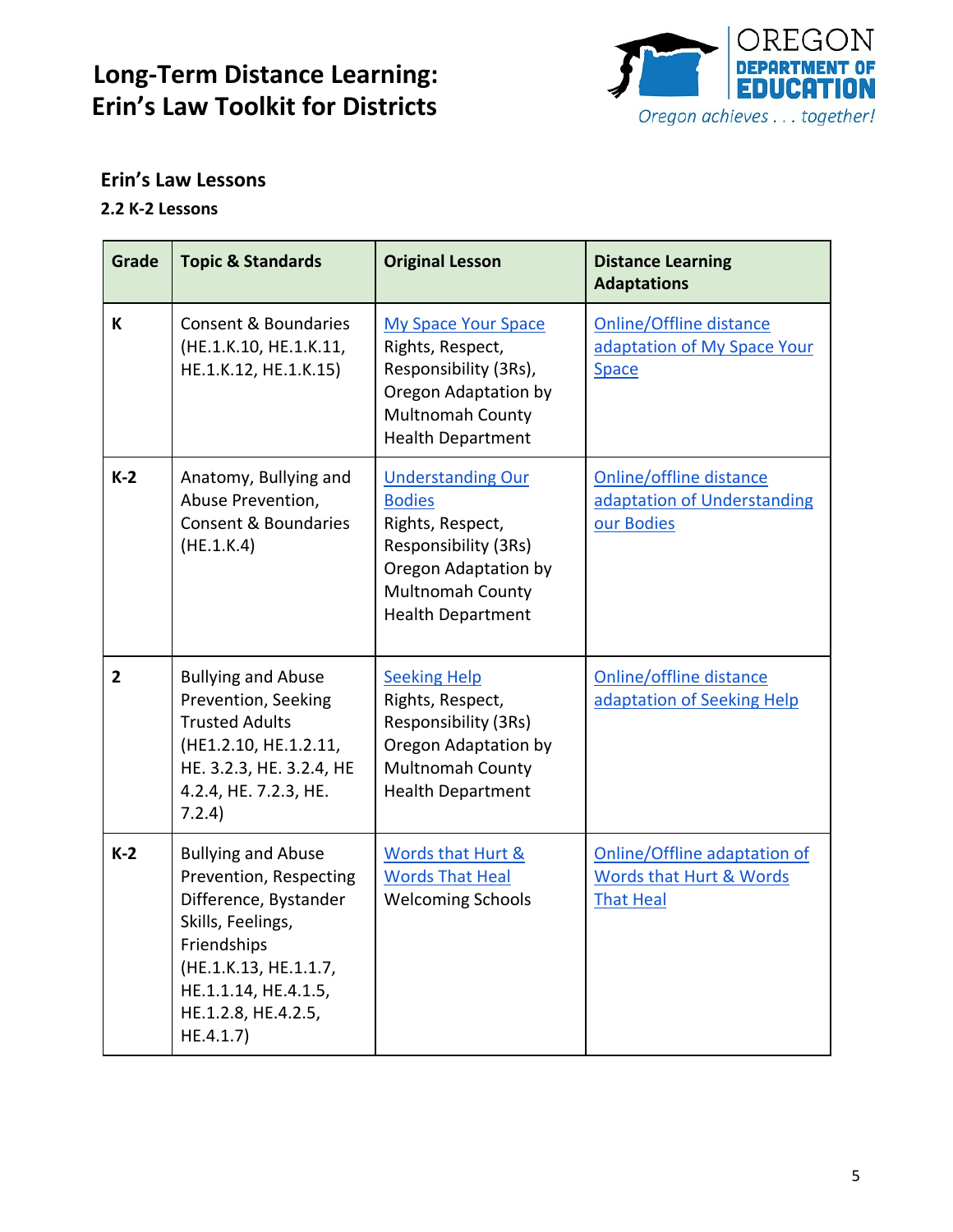

| Grade | <b>Topic &amp; Standards</b>                                 | <b>Original Lesson</b>                        | <b>Distance Learning</b><br><b>Adaptations</b> |
|-------|--------------------------------------------------------------|-----------------------------------------------|------------------------------------------------|
| $K-2$ | Feelings and Empathy<br>(HE.1.K.14, HE.1.1.14,<br>HE.1.2.15) | <b>Empathy: Draw About it</b><br>BrainPop Jr. | Online/offline distance<br>adaptation included |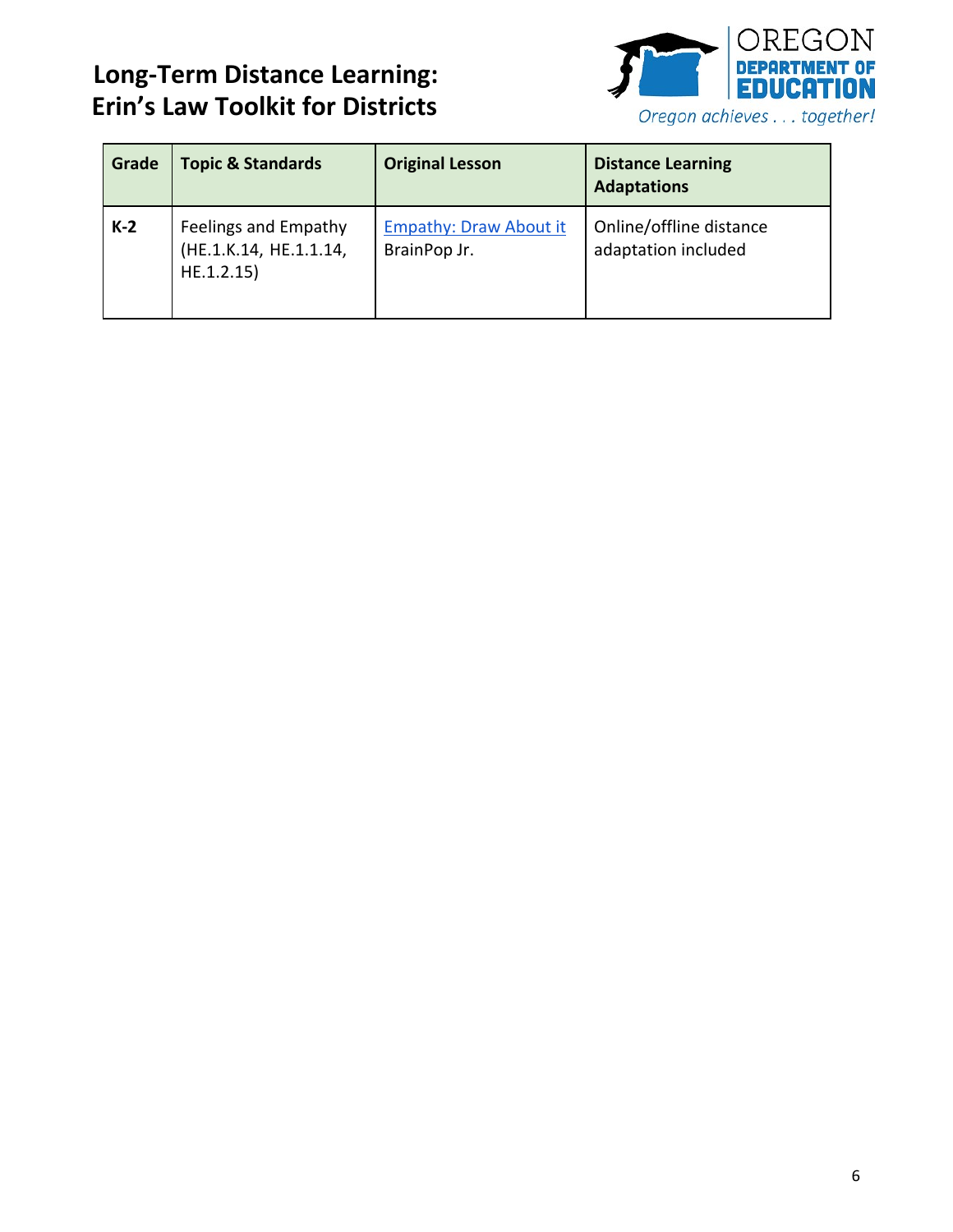

#### <span id="page-6-0"></span>**2.3 3-5 Lessons**

| Grade   | <b>Topic &amp; Standards</b>                                                                                                                                                                     | <b>Original Lesson</b>                                                                                                                                 | <b>Distance Learning</b><br><b>Adaptations</b>                                                       |
|---------|--------------------------------------------------------------------------------------------------------------------------------------------------------------------------------------------------|--------------------------------------------------------------------------------------------------------------------------------------------------------|------------------------------------------------------------------------------------------------------|
| 3       | Rights, Unsafe/safe<br>touch, Consent,<br><b>Bullying and Abuse</b><br>Prevention<br>(HE.1.3.1, HE.1.3.5,<br>HE.1.3.13, HE.1.3.14,<br>HE.1.3.15, HE.1.3.16,<br>HE.1.3.19, HE.3.4.8)              | <b>Your Body, Your Rights</b><br>Rights, Respect,<br>Responsibility (3Rs)<br>Oregon Adaptation by<br>Multnomah County Health<br>Department             | Online/offline distance<br>adaptation of Your Body, Your<br><b>Rights</b>                            |
| 5       | Anatomy, Bullying<br>and Abuse<br>Prevention, Consent<br>& Boundaries<br>(HE.1.4.6, HE.1.4.11,<br>HE.1.5.6, 1.5.12,<br>1.5.21, HE.3.5.4)                                                         | <b>Sexual and Reproductive</b><br>Anatomy<br>Rights, Respect,<br>Responsibility (3Rs)<br>Oregon Adaptation by<br>Multnomah County Health<br>Department | Online/offline distance<br>adaptation of Sexual and<br><b>Reproductive Anatomy</b>                   |
| 3       | Unsafe/safe Touch,<br>Consent, Bullying and<br>Abuse Prevention,<br>Seeking Help<br>(HE.1.3.14,<br>HE.1.3.15, HE.3.3.9)                                                                          | <b>Feeling SAFE!</b><br>Rights, Respect,<br>Responsibility (3Rs)                                                                                       | Online/offline distance<br>adaptation of Feeling SAFE!                                               |
| $3 - 5$ | Respecting<br>Difference, Bullying<br>and Abuse<br>Prevention, Feelings,<br>Empathy<br>(HE.1.4.11, HE.2.4.6,<br>HE.3.4.9, HE.1.5.12,<br>HE.1.5.13, HE.2.5.6,<br>HE.3.5.9, HE.4.5.5,<br>HE.7.5.4) | <b>What are Gender</b><br>Stereotypes? (K-5)<br><b>Teaching Tolerance</b>                                                                              | Online version included<br>Offline distance adaptation of<br><b>What are Gender</b><br>Stereotypes?* |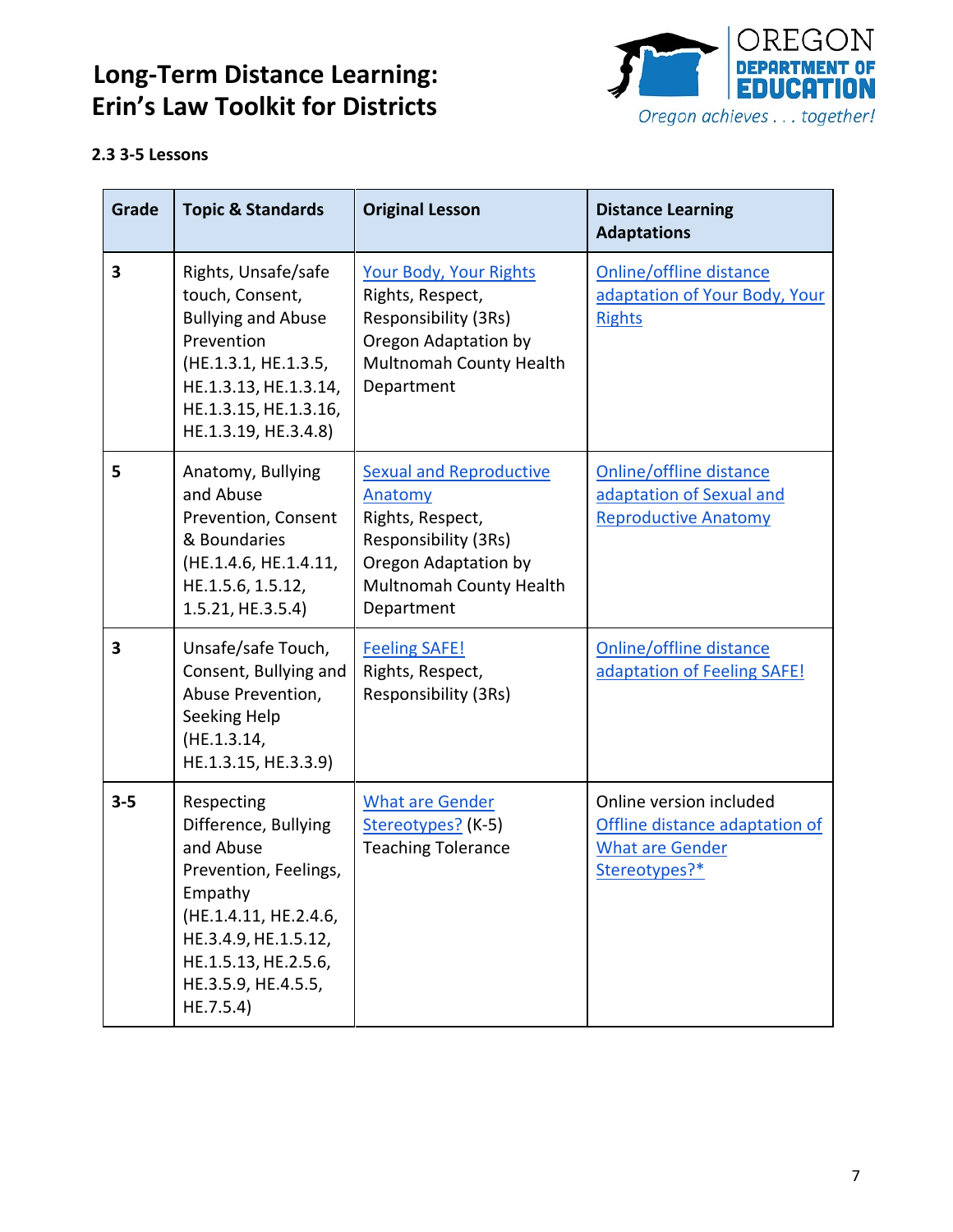

| Grade | <b>Topic &amp; Standards</b>                                                                                                                                                                     | <b>Original Lesson</b>                                                                        | <b>Distance Learning</b><br><b>Adaptations</b>                                                                                                                                                                                                                                                    |
|-------|--------------------------------------------------------------------------------------------------------------------------------------------------------------------------------------------------|-----------------------------------------------------------------------------------------------|---------------------------------------------------------------------------------------------------------------------------------------------------------------------------------------------------------------------------------------------------------------------------------------------------|
| $5-6$ | Respecting<br>Difference, Bullying<br>and Abuse<br>Prevention, Feelings,<br>Empathy<br>(HE.1.4.11, HE.2.4.6,<br>HE.3.4.9, HE.1.5.12,<br>HE.1.5.13, HE.2.5.6,<br>HE.3.5.9, HE.4.5.5,<br>HE.7.5.4) | Gender Roles, Gender<br><b>Expectations (5-6)</b><br>Rights, Respect,<br>Responsibility (3Rs) | Online distance adaptation of<br>Gender Roles, Gender<br>Expectations*<br>*Note that this lesson and the<br><i>above</i> What are Gender<br>Stereotypes lesson cover the<br>same topics and standards<br>but are both offered here to<br>meet different instructional<br>needs online or offline. |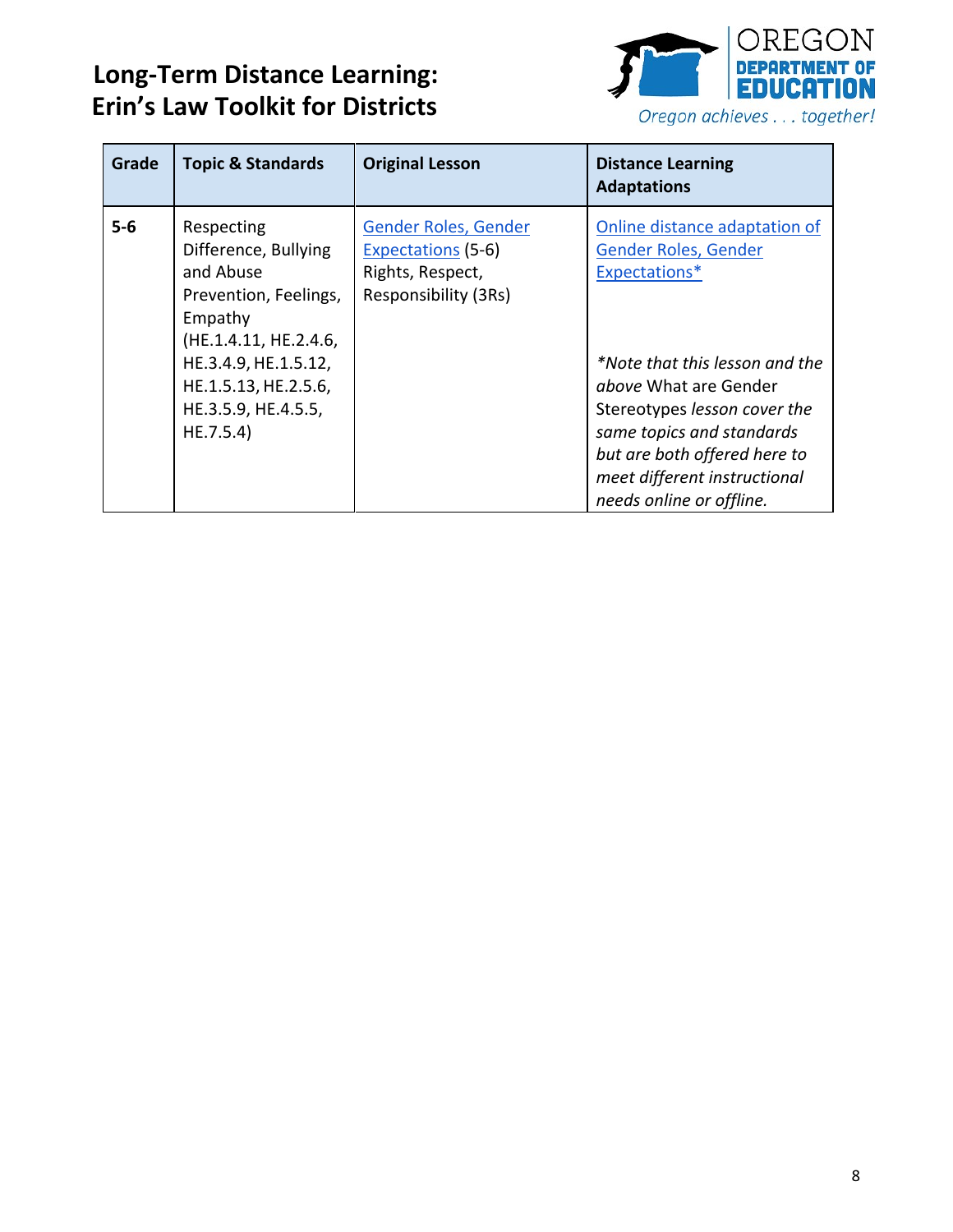

#### <span id="page-8-0"></span>**2.4 6-8 Lessons**

| <b>Grade</b> | <b>Topic &amp; Standards</b>                                                                                                                          | <b>Original Lesson</b>                                                                            | <b>Distance Learning</b><br><b>Adaptations</b>                                                                               |
|--------------|-------------------------------------------------------------------------------------------------------------------------------------------------------|---------------------------------------------------------------------------------------------------|------------------------------------------------------------------------------------------------------------------------------|
| 6            | Anatomy, Accessing<br>Information<br>(HE.1.6.16, HE.1.6.20,<br>HE.1.6.22, HE.1.6.25,<br>HE.7.6.12)                                                    | <b>Changes</b><br>My Future-My Choice, DHS                                                        | Online distance adaptation of<br><b>Changes</b><br>Offline segments included in<br>lessons                                   |
| 6            | Healthy & Unhealthy<br>Relationships<br>(HE.1.6.30, HE.1.6.32,<br>HE.1.6.42)                                                                          | <b>Healthy and Unhealthy</b><br>Relationships<br>My Future-My Choice, DHS                         | Online distance adaptation of<br><b>Healthy and Unhealthy</b><br>Relationships<br>Offline segments included in<br>lessons    |
| 6            | Consent<br>(HE 1.6.27, HE 1.6.40,<br>HE 1.6.41, HE 1.6.42,<br>HE 1.6.43, HE.1.6.44,<br>HE.2.6.11, HE.4.6.1,<br>HE.4.6.7, HE.4.6.10,<br>HE.7.6.1)      | Consent<br>My Future-My Choice, DHS                                                               | Online distance adaptation of<br>Consent<br>Offline segments included in<br>lessons                                          |
| 7            | <b>Healthy &amp; Unhealthy</b><br>Relationships, Bullying<br>and Abuse, Seeking<br>Help<br>(HE.2.7.7, HE.1.8.30,<br>HE.4.6.8, HE.3.8.12,<br>HE.6.8.5) | <b>Being Smart and Staying</b><br><b>Safe Online</b><br>Rights, Respect,<br>Responsibility (3Rs), | Online distance adaptation of<br><b>Being Smart and Staying Safe</b><br>Online                                               |
| 6            | <b>Bullying and Abuse</b><br>Prevention<br>(HE.1.6.30, HE.1.6.32)                                                                                     | <b>Everybody Deserves</b><br><b>Respect and Support</b><br>My Future-My Choice, DHS               | Online distance adaptation of<br><b>Everybody Deserves Respect</b><br>and Support<br>Offline segments included in<br>lessons |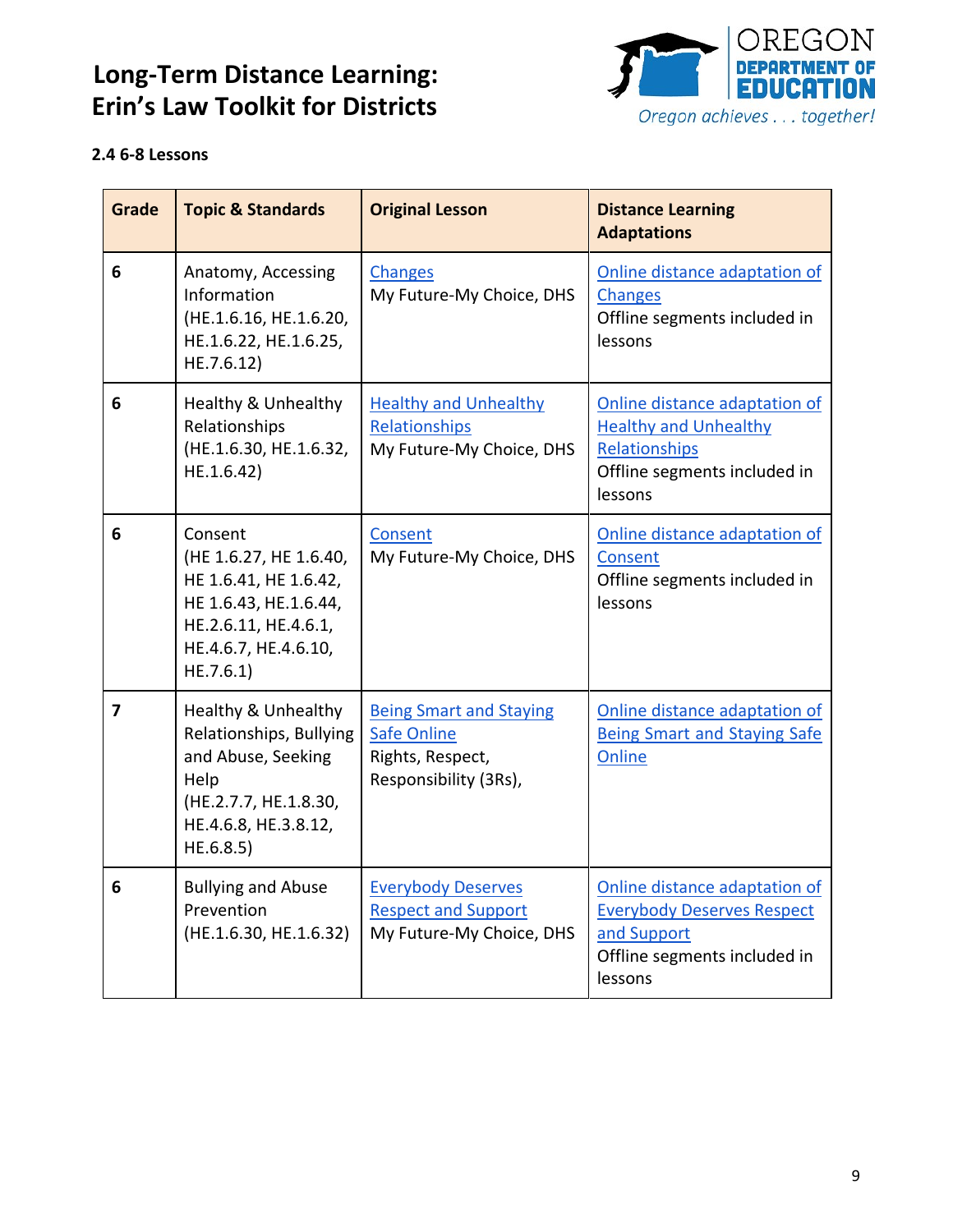

#### <span id="page-9-0"></span>**2.5 9-12 Lessons**

| <b>Grade</b> | <b>Topic &amp; Standards</b>                                                                                                                                                                                                                                                        | <b>Original Lesson</b>                                                                                        | <b>Distance Learning</b><br><b>Adaptations</b>                                                                                                                                                                                                             |
|--------------|-------------------------------------------------------------------------------------------------------------------------------------------------------------------------------------------------------------------------------------------------------------------------------------|---------------------------------------------------------------------------------------------------------------|------------------------------------------------------------------------------------------------------------------------------------------------------------------------------------------------------------------------------------------------------------|
| $9 - 12$     | Healthy & Unhealthy<br>Relationships, Consent,<br>Communication,<br>Conflict Management,<br>Empathy<br>(HE.1.12.42, HE.7.12.9,<br>HE.7.12.11, HE.5.12.10,<br>HE.4.12.11, HE.4.12.12,<br>HE.4.12.6, HE.2.12.11,<br>HE.2.12.10, HE.1.12.23,<br>HE.1.12.22, HE.1.12.27,<br>HE.1.12.24) | Dating Abuse 101<br>Love is Not Abuse: A Teen<br>Dating Abuse Prevention<br>Curriculum                        | Offline distance adaptation<br>of Dating Abuse 101*                                                                                                                                                                                                        |
| 11           | Healthy & Unhealthy<br>Relationships, Consent,<br>Communication,<br>Conflict Management,<br>Empathy<br>(HE.1.12.42, HE.7.12.9,<br>HE.7.12.11, HE.5.12.10,<br>HE.4.12.11, HE.4.12.12,<br>HE.4.12.6, HE.2.12.11,<br>HE.2.12.10, HE.1.12.23,<br>HE.1.12.22, HE.1.12.27,<br>HE.1.12.24) | Is it Abuse If?<br>Rights, Respect,<br>Responsibility (3Rs)                                                   | Online distance adaptation<br>of Is it Abuse If?*<br>*Note that this lesson and<br>the above Dating Abuse 101<br>lesson cover the same topics<br>and standards but are both<br>offered here to meet<br>different instructional needs<br>online or offline. |
| $9 - 12$     | Healthy & Unhealthy<br>Relationships, Bullying<br>and Abuse Prevention,<br><b>Online Safety, Consent</b><br>(HE.1.12.29, HE.1.12.30,<br>HE.2.12.7, HE.4.12.10,<br>HE.4.12.11, HE.7.12.11)                                                                                           | <b>Using Technology</b><br><b>Respectfully and</b><br>Responsibly<br>Rights, Respect,<br>Responsibility (3Rs) | Online/offline distance<br>adaptation of Using<br><b>Technology Respectfully and</b><br>Responsibly                                                                                                                                                        |